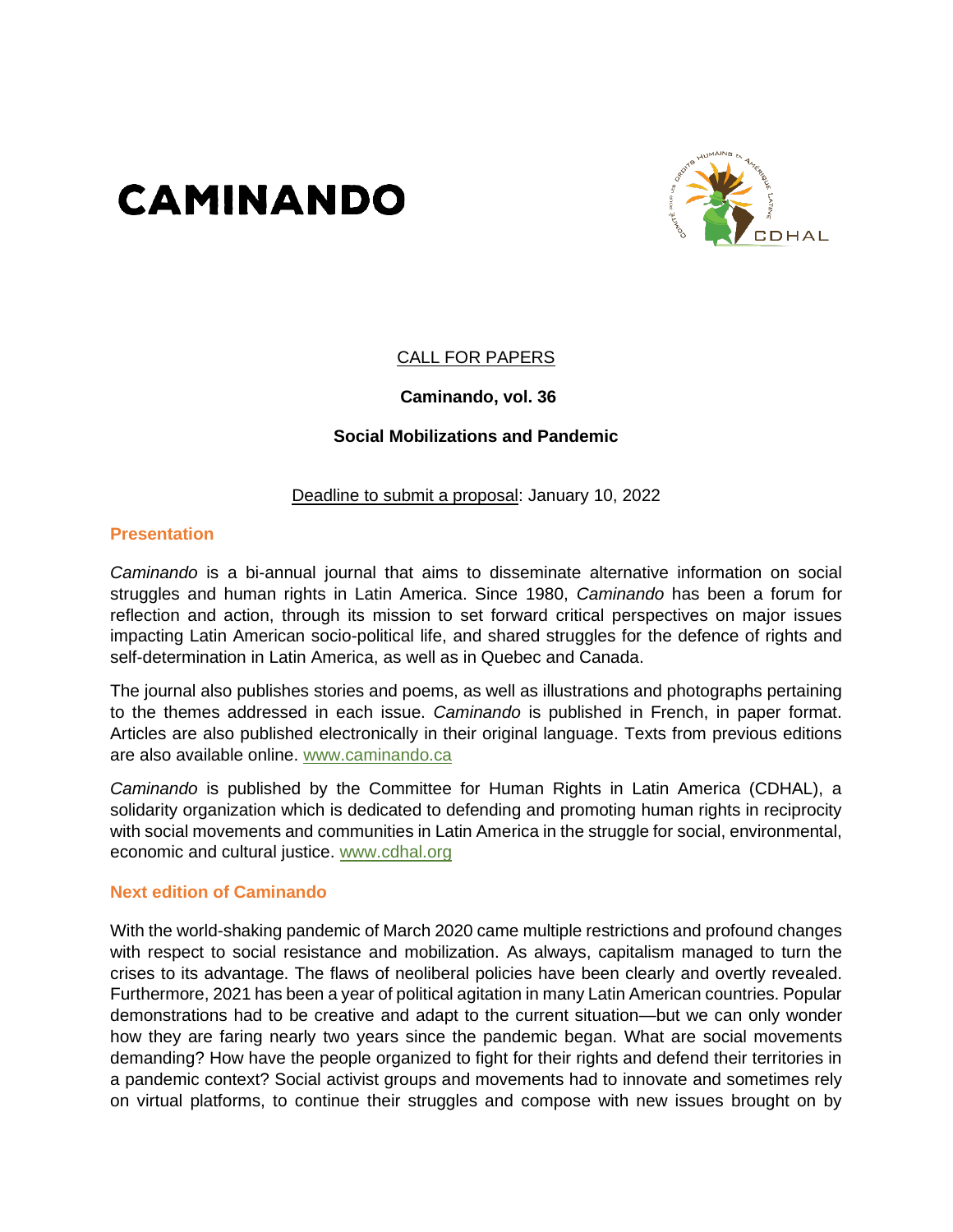COVID-19. For some of these groups, new tools have emerged. How have they succeeded in organizing their actions virtually… and safely? In Chile, Colombia, and Brazil, among others, people took to the streets despite government warnings or bans. State repression, government clampdowns, institutional violence, and domestic abuse have become a greater risk than the disease itself.

The upcoming volume of Caminando, whose first issue will come out in April 2022 and the second issue in October 2022, will paint a picture of the situation in various Latin American countries, including social struggles and policies. Both issues will fuel reflections on how social movements have changed throughout the pandemic.

Here are some examples of topics and subtopics for your contributions:

- Analyses and reflections on social and political demonstrations taking place in various Latin American countries, and the place of social movements in the context of COVID-19;
- Analyses of living conditions and social inequalities which have been made worse by the pandemic;
- Access to communications and the need to reinvent ourselves and innovate in a pandemic situation;
- Digital extractivism, i.e., the issue of data monitoring and surveillance, social media, influence of public opinion through algorithms, and circulation of fake news.
- Any other contribution related to the main theme.

#### **Text format**

Poems, testimonies, interviews, spoken word performances, critical analyses, event reports, reflections, and any other type of contribution will be considered.

#### **Editorial criteria and processes**

#### *At submission*

Articles are first read by the journal coordinator before being assigned to a member of the editorial board, according to their field of specialization and/or mother tongue. The criteria for the publication of papers in *Caminando* are that:

1. The article's subject matter is discussed through a critical lens.

2. Depending on the type of text, statements made by the author are supported by relevant documentation.

3. The text is structured in such a way as to facilitate readability (logic, clarity, conciseness).

4. Quality of the language is maintained throughout all types of contributions

#### *After submission*

On submission, the manuscript is assigned to a member of the editorial board covering the subject area, according to their mother tongue. The board's role is to edit articles, taking into account analytical and critical positioning, structure and quality of language such as listed above.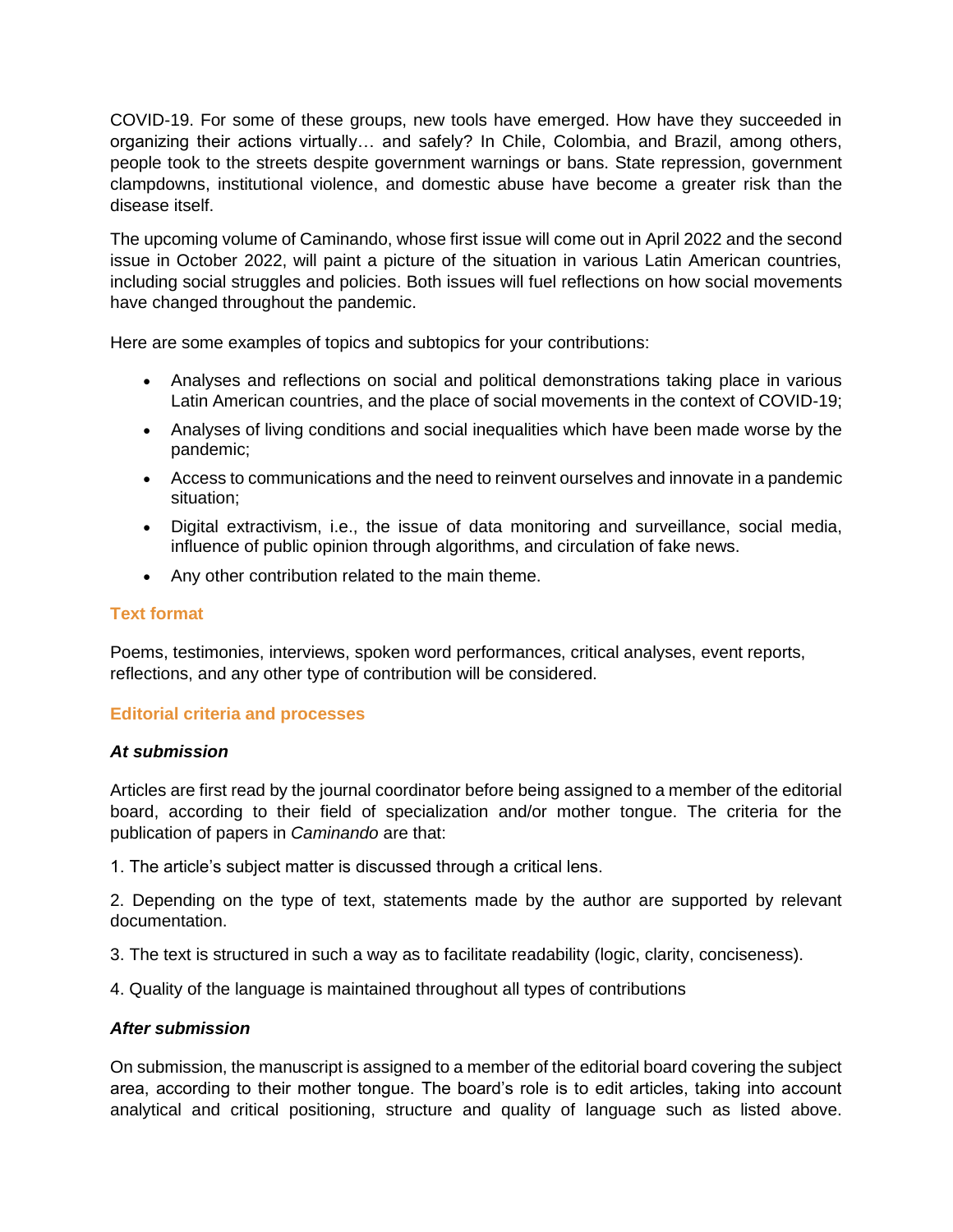Furthermore, it is the board's role to assess whether received manuscripts respect *Caminando*'s objectives, values and themes, while ensuring a variety of opinions and analyses, and to request modifications if needed. The Editorial Committee reserves the right to refuse an article that does not meet the stated criteria.

#### **Translation and Revision of Texts**

Following their review by the editorial committee, articles are translated by a team of volunteer translators. Translations are consequently revised by a volunteer reviser before being finally copyedited by the *Caminando* coordinator.

#### **Deadline for submissions**

If you would like to contribute to the next volume of *Caminando*, please send a provisional title and short summary of your text by **January 10, 2022**, to [caminando@cdhal.org.](mailto:caminando@cdhal.org)

**For the April 2022 issue:** Full papers must be received by February 27, 2022.

**For the October 2022 issue:** Full papers must be received by August 14, 2022. You are welcome to submit your article earlier if it is ready.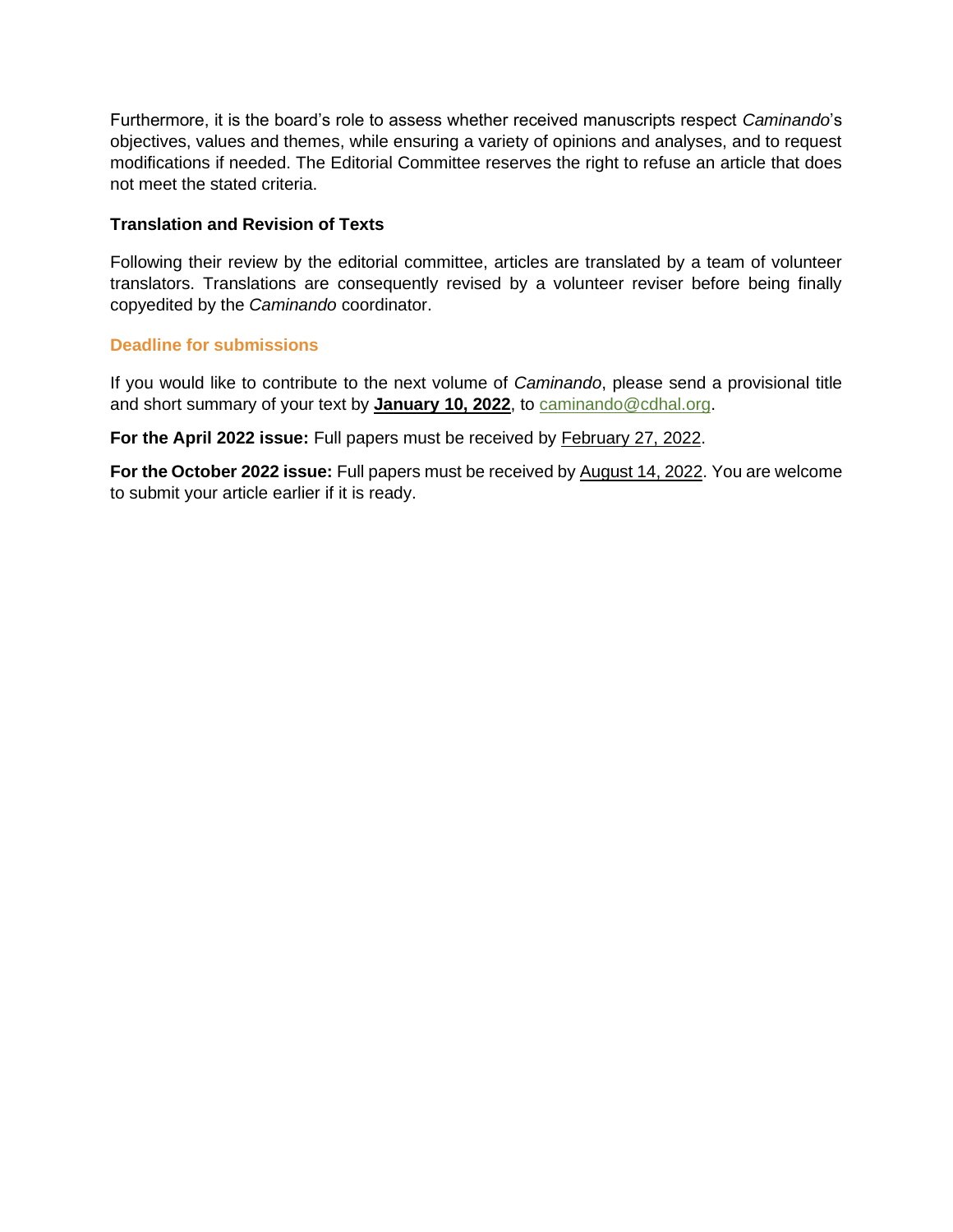

# **PUBLICATION GUIDELINES**

### **Revue** *Caminando***, vol. 36, 2022**

|                                    |                                                                                                                                                                                                                                                                                                                                                                                                                                                                                                      | ✓ |
|------------------------------------|------------------------------------------------------------------------------------------------------------------------------------------------------------------------------------------------------------------------------------------------------------------------------------------------------------------------------------------------------------------------------------------------------------------------------------------------------------------------------------------------------|---|
| <b>Languages</b>                   | Articles submitted in Spanish, Portuguese and English are<br>accepted and will be translated into French.                                                                                                                                                                                                                                                                                                                                                                                            |   |
| <b>Format</b>                      | Single spaced, letter size (8,5"x 11"), Times New Roman, 12 points.                                                                                                                                                                                                                                                                                                                                                                                                                                  |   |
| Length                             | 1,500 words<br>Including author biographies, notes, references if applicable, tables,<br>figures and images.                                                                                                                                                                                                                                                                                                                                                                                         |   |
| <b>Structure</b>                   | The title includes a maximum of 12 words.<br><b>Subtitles</b> are recommended throughout the text to clarify the<br>structure and to facilitate the reading.<br>Titles and subtitles are written in lower case, bold letters.<br>The names of the <b>author(s)</b> must appear below the article's title.<br>A brief biography (75 words maximum) of each of the author is<br>included at the end of the text.<br>Recommended structure: Introduction, argumentation and one<br>or many conclusions. |   |
| <b>Epigraphs</b>                   | To better organize the text, it is recommended to highlight in<br>yellow 2 or 3 epigraphs (short sentences).<br>The epigraph is an excerpt from the text, highlighting an important<br>information, allowing the reader to quickly identify certain key ideas,<br>and enticing the reader to read the article.                                                                                                                                                                                       |   |
| <b>Photos and</b><br><b>Images</b> | Please suggest 2 or 3 images, in high resolution (300 dpi).<br>$\bullet$<br>They will be published in black and white.<br>• As attachment in .jpg or .png.<br>You must send images that are copyright-free and that you are<br>allowed to publish.<br><b>Photo credits</b> must appear below the photo (author, year of<br>publication), as well as a short description (20 words<br>maximum), if necessary.                                                                                         |   |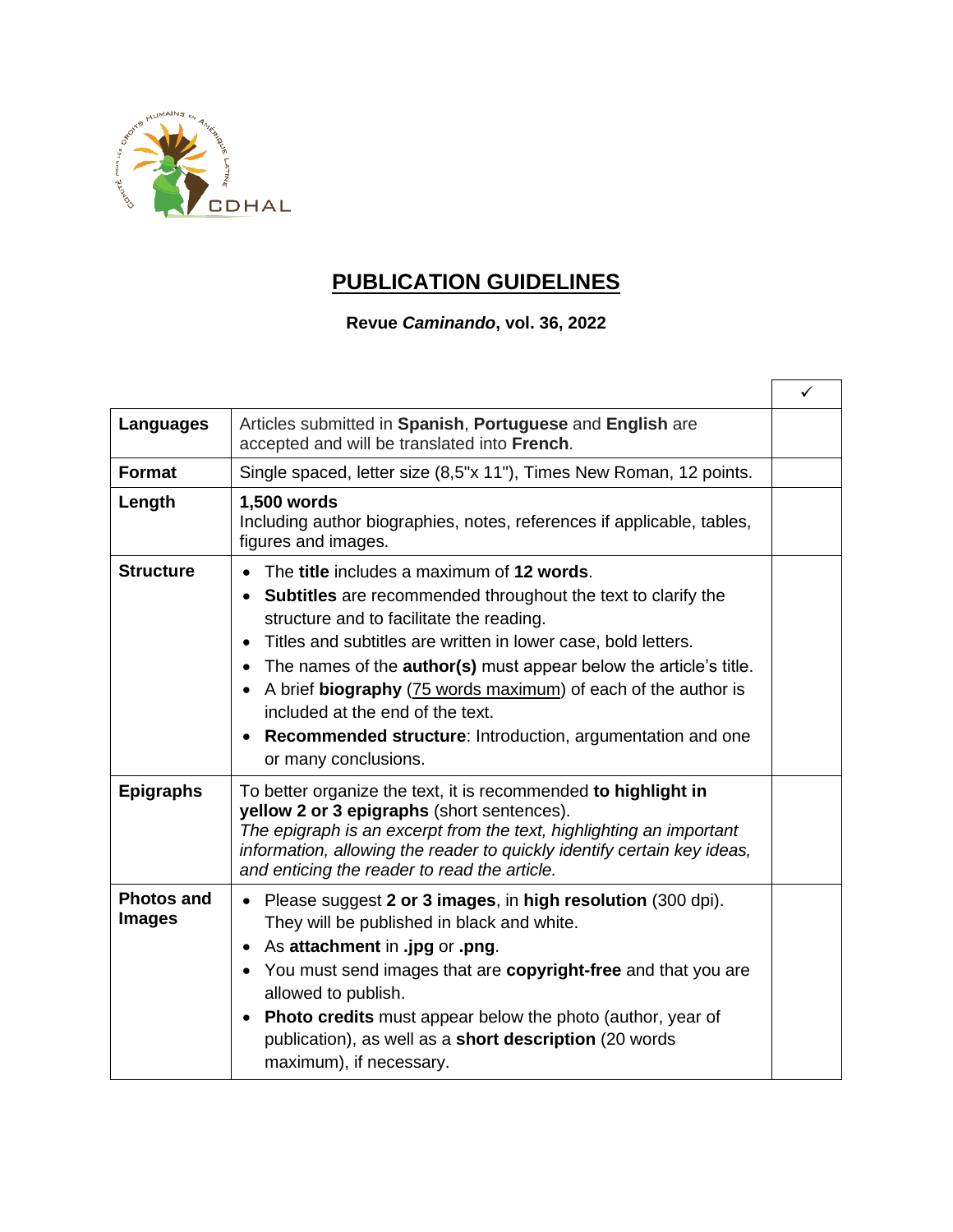| <b>Tables and</b><br><b>Figures</b> | Tables and figures have their own short titles (inserted at the right<br>location in the text) and are sent as attachment by email in high<br>resolution (.jpg or .png).                                                                                                                                                                                                |  |
|-------------------------------------|-------------------------------------------------------------------------------------------------------------------------------------------------------------------------------------------------------------------------------------------------------------------------------------------------------------------------------------------------------------------------|--|
| <b>Acronyms</b>                     | Any institution or organization that uses an acronym must first be<br>written out in full and immediately followed by the acronym in<br>parentheses.<br>Example: Committee for Human Rights in Latin America (CDHAL)                                                                                                                                                    |  |
| <b>References</b>                   | <b>Notes</b> must appear at the end of the text and must be identified in<br>arabic numerals.<br>• Articles may have up to a <b>maximum of 10 notes</b> , including<br>bibliographical references.<br>• References must be presented as notes at the end of the text.<br>Please refer to the examples below.<br>• Please make sure that all links are properly working. |  |

## *Bibliography Format*

| <b>Scientific</b><br>article | Last name, first name (year). "Article title", Journal title, no. X, p. X to X.<br>Bresser-Pereira, Luiz Carlos (2009). "Amérique latine : de l'interprétation<br>nationaliste à l'interprétation par la dépendance", Tiers-monde, no. 199,<br>p.533-546.                                                                                                                                                                                                                                                                                                    |
|------------------------------|--------------------------------------------------------------------------------------------------------------------------------------------------------------------------------------------------------------------------------------------------------------------------------------------------------------------------------------------------------------------------------------------------------------------------------------------------------------------------------------------------------------------------------------------------------------|
| <b>Newspaper</b><br>article  | Last name, first name (year). "Article title", Newspaper title, date. (If<br>referring to an online article, include the link and month of consultation)<br>Larouche, Vincent (2013). "L'ambassade appuie un projet minier douteux<br>au Mexique", La Presse, 6 mai 2013, online:<br>http://www.lapresse.ca/actualites/politiquecanadienne/201305/05/01<br>-4647840-lambassade-appuie-un-projet-minier-douteux-aumexique.php<br>(page consulted in February of 2014).<br>If the article is not signed by a particular author, the journal title comes first. |